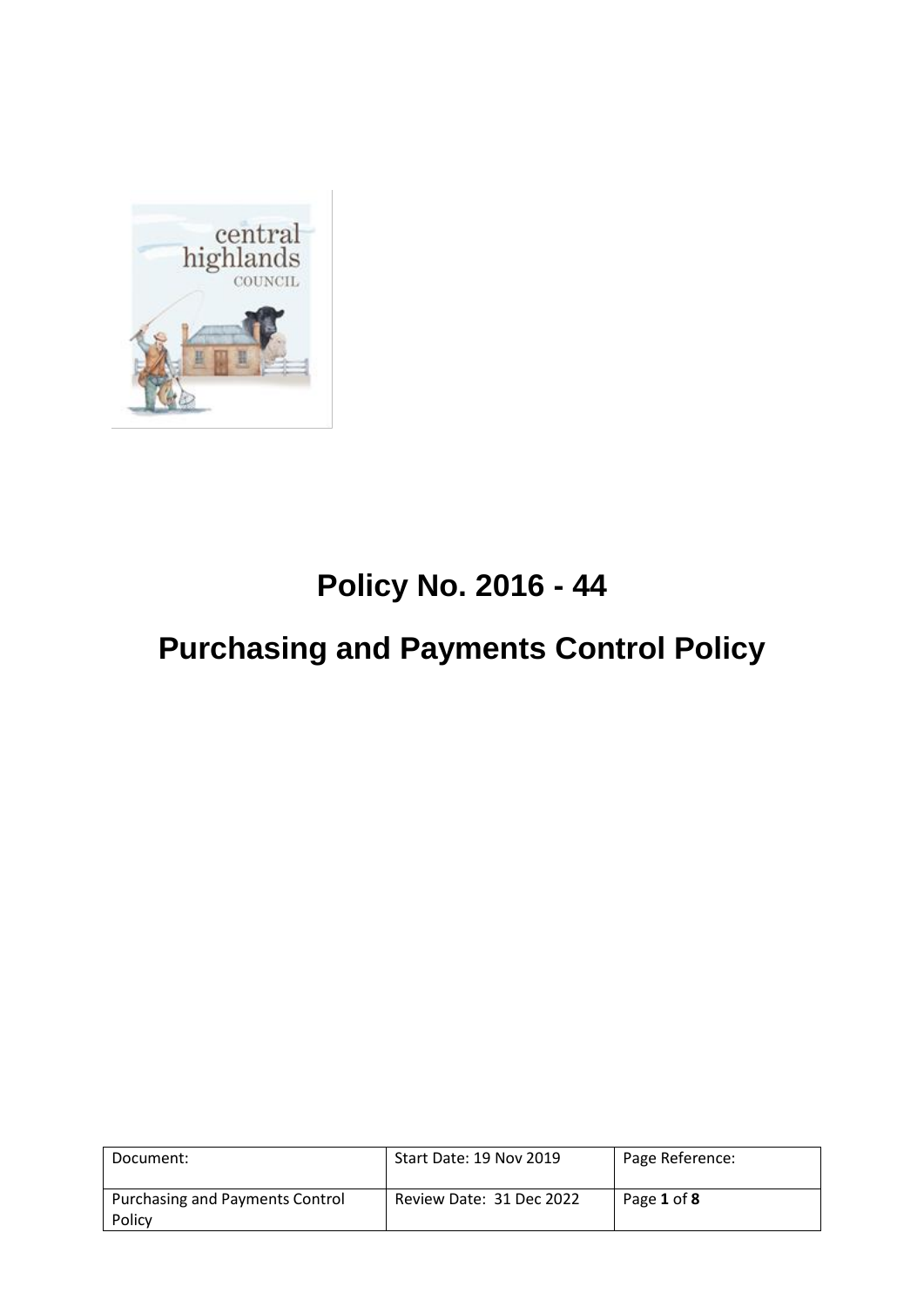#### **PURPOSE AND BACKGOUND**

The purpose of this policy is to:

- Provide clear guidelines when purchasing goods and services from external suppliers/contractors;
- Ensure Council employees engaged in purchasing will at all times undertake their duties in an ethical manner and act responsibly and exercise sound judgement;
- Clarify conditions for payment of invoices received by Central Highlands Council; and
- Clarify when an unscheduled payment can be made.

#### **POLICY STATEMENT**

The objective of Council's Purchasing and Payment Control Policy is to:

- Coordinate Internal Procedures for purchasing and payments;
- Ensure compliance with Central Highlands Council's Tendering and Procurement Policy; and
- Ensure an appropriate process is in place for the ordering of goods and services from external suppliers/contractors.

#### **APPLICATION**

This policy applies to the procurement of goods and services from external suppliers/contractors in accordance with Central Highlands Council's Tendering and Procurement Policy.

#### **PROCEDURES**

In accordance with Central Highlands Councils Code for Tenders and Procurement Policy, procurement value thresholds have been set for dealing with any procurement process to ensure Council is consistent with the requirements specified in Regulation 28 of the Local Government (General) Regulations 2015.

The following table refers to the thresholds and summarises what purchasing method Council utilises based on the total dollar value of the purchase.

| Document:                                 | Start Date: 19 Nov 2019  | Page Reference: |
|-------------------------------------------|--------------------------|-----------------|
| Purchasing and Payments Control<br>Policy | Review Date: 31 Dec 2022 | Page 2 of 8     |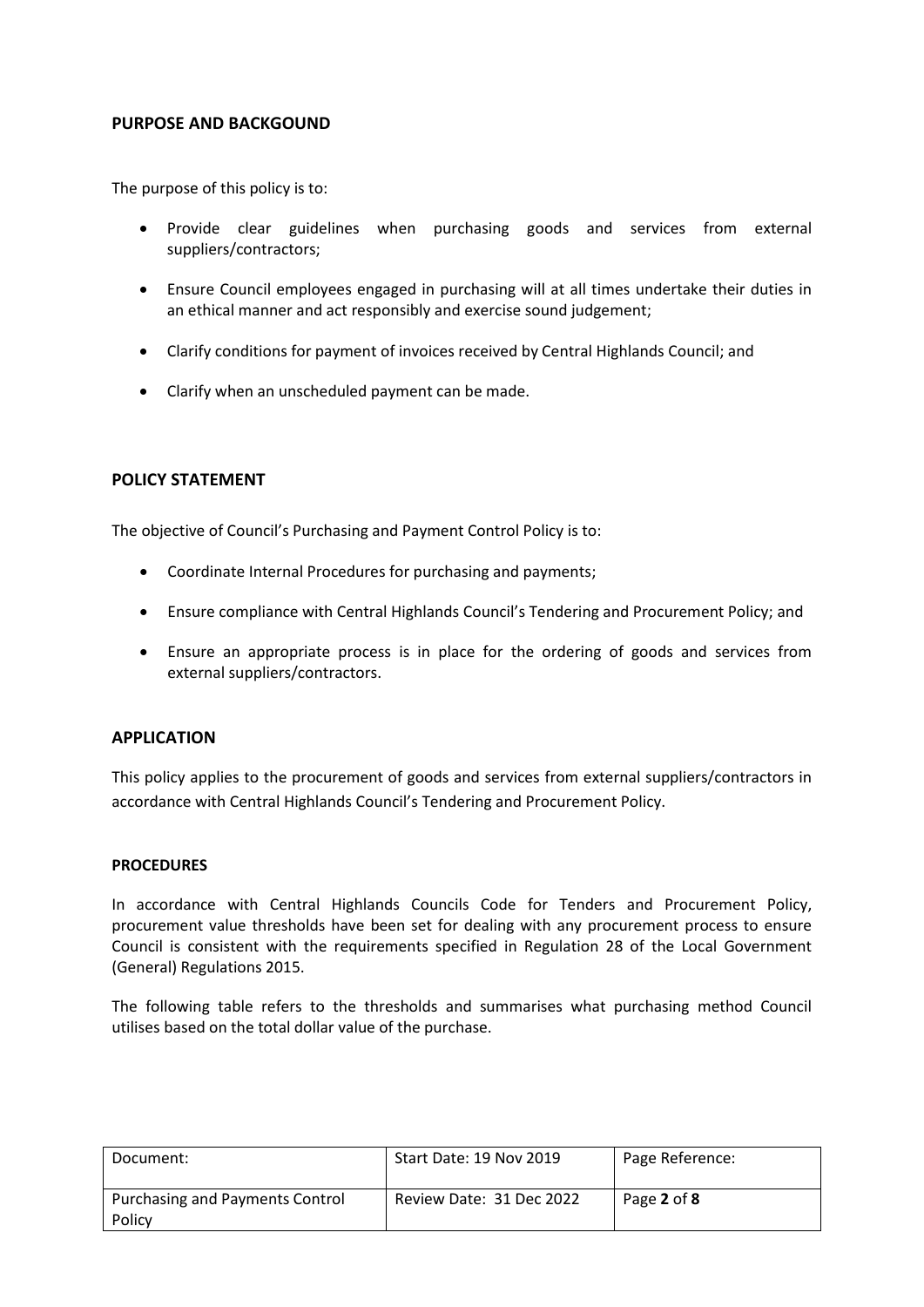| <b>Procurement</b><br><b>Value</b> | <b>Minimum Requirement</b>                                                                                                                                                        | <b>Authority</b><br>(refer<br>to<br><b>Purchasing</b><br>and                                                      |
|------------------------------------|-----------------------------------------------------------------------------------------------------------------------------------------------------------------------------------|-------------------------------------------------------------------------------------------------------------------|
|                                    |                                                                                                                                                                                   | <b>Payments Control Policy)</b>                                                                                   |
| Under \$5,000                      | verbal<br>where<br>One<br>quotation<br>applicable.                                                                                                                                | Orders over \$1,000 to be<br>authorised<br>by applicable<br>Manager                                               |
|                                    | Council Purchase Order<br>where<br>appropriate.                                                                                                                                   |                                                                                                                   |
| \$5,001 to<br>\$10,000             | Two verbal quotations, one of<br>which to be from a local business,<br>if applicable.                                                                                             | To<br>be<br>authorised<br>by<br>applicable Manager.                                                               |
|                                    | Council Purchase Order where<br>appropriate.                                                                                                                                      |                                                                                                                   |
| \$10,001 to<br>\$30,000            | Two written quotations, one of<br>which to be from a local business,<br>if applicable.                                                                                            | To be recommended<br>by<br>applicable<br>Manager<br>and<br>authorised<br>by<br>Deputy<br>General<br>Manager<br>or |
|                                    | Council Purchase Order where<br>appropriate.                                                                                                                                      | General Manager.                                                                                                  |
| \$30,001<br>to<br>\$99,999         | Three written quotations, one of<br>which to be from a local business,<br>if applicable.                                                                                          | To be recommended<br>by<br>applicable<br>Manager<br>and<br>authorised<br>by<br>Deputy<br>General<br>Manager<br>or |
|                                    | Council Purchase Order where<br>appropriate.                                                                                                                                      | General Manager.                                                                                                  |
| \$249,999                          | \$100,000 up to Council will, where it considers it Contracts to be awarded<br>beneficial or desirable, advertise<br>each tender at a minimum in the<br>local regional newspaper. | and signed by the General<br>Manager after acceptance<br>and approval by Council.                                 |
|                                    | Other advertising may be utilised<br>as considered appropriate.<br>To be advertised on the Council<br>Website.                                                                    |                                                                                                                   |
|                                    | Council to seek at least one tender<br>from a local business, if applicable.                                                                                                      |                                                                                                                   |

| Document:                                        | Start Date: 19 Nov 2019  | Page Reference: |
|--------------------------------------------------|--------------------------|-----------------|
| <b>Purchasing and Payments Control</b><br>Policy | Review Date: 31 Dec 2022 | Page 3 of 8     |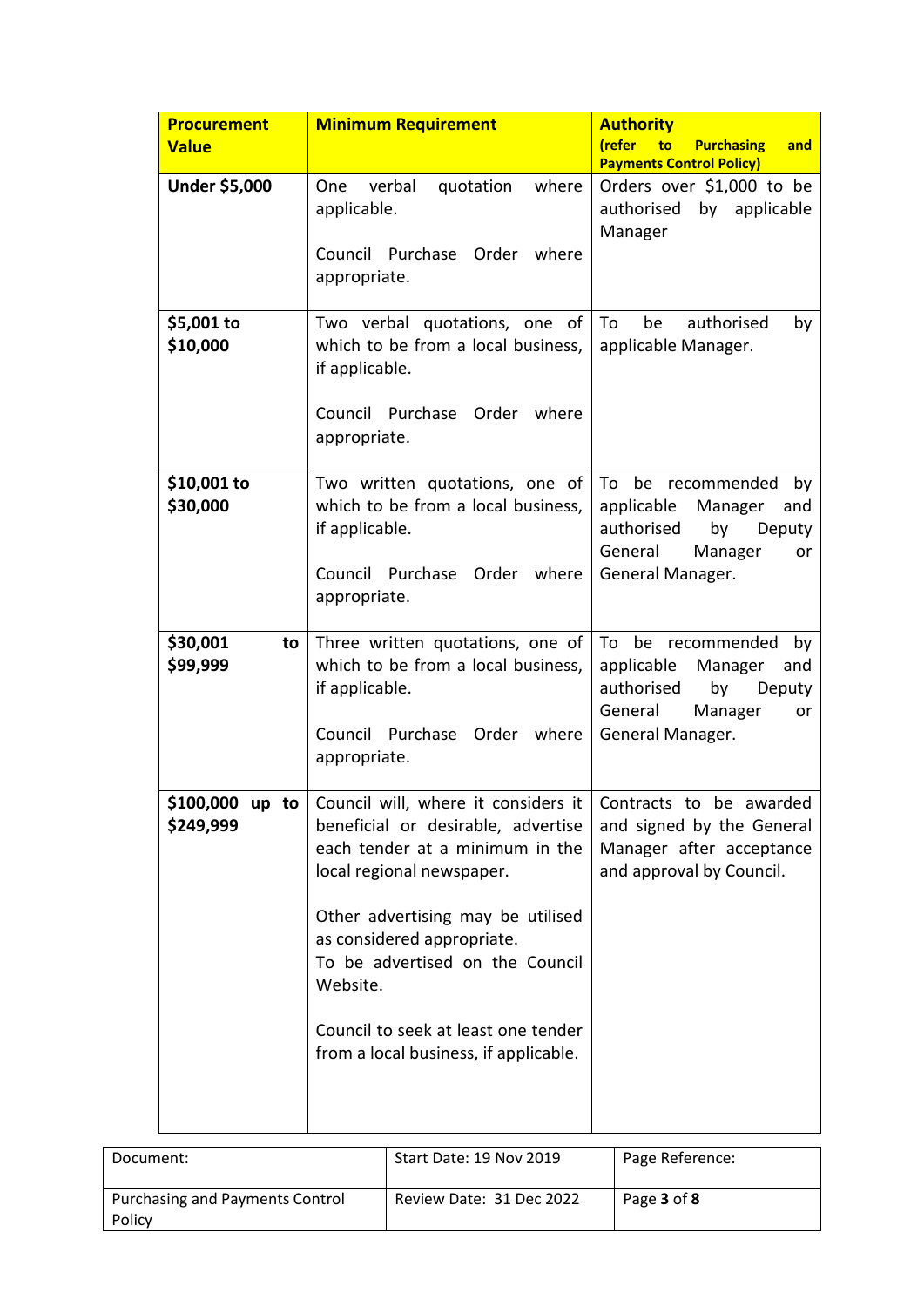|                         |  | \$250,000 or over   Council must advertise each   Contracts to be awarded |
|-------------------------|--|---------------------------------------------------------------------------|
|                         |  | tender at a minimum in the local $\vert$ and signed by the General        |
|                         |  | regional newspaper and advertise   Manager after acceptance               |
| on the Council website. |  | and approval by Council.                                                  |
|                         |  |                                                                           |
|                         |  |                                                                           |

#### **NOTE:**

Where Grants or Funding have been provided as a result of a successful application by Council, there is no requirement to re-submit or call for quotations for items less than \$100,000.

Tenders will be opened by a Councillor and the General Manager and be submitted to Council.

Evaluation of Quotation Forms (Appendix 1) must be completed for all orders over \$5,000.

### **Purchase Order Internal Control**

Purchase orders must be issued at the time of placing an order for all goods or services from external suppliers/contractors unless otherwise listed except where it is impractical to generate an order, e.g:

- payment of state government taxes;
- payment of utility accounts e.g. TasWater, Telstra, Aurora;
- financial transactions;
- legal opinions;
- petty cash reimbursements;
- recurring lease and rental payments;
- purchases made under contract;
- payroll deductions and payroll cheques;
- donations;
- BAS Cheque;
- Photocopier maintenance payments;
- Refunds eg. Overpaid rates.

| Document:                                        | Start Date: 19 Nov 2019  | Page Reference: |
|--------------------------------------------------|--------------------------|-----------------|
| <b>Purchasing and Payments Control</b><br>Policy | Review Date: 31 Dec 2022 | Page 4 of 8     |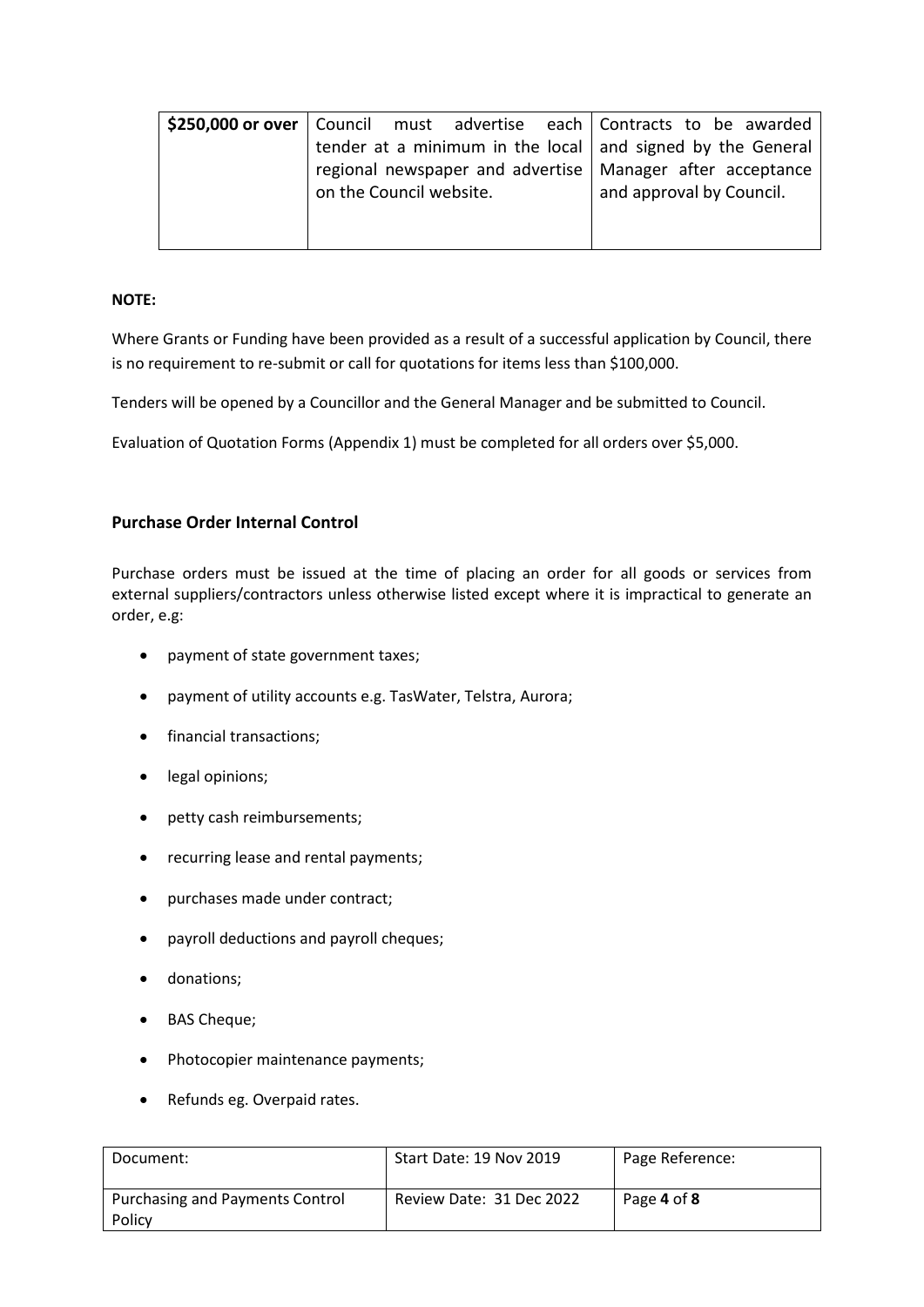Purchase Orders can only be issued for items to be used by the Central Highlands Council and cannot be used for staff or personal requirements.

A standard purchase order is a legal contract used for the procurement of goods or services when the vendor, goods/services, costing and shipping address are known and the order is expected to be delivered in full at an agreed future date at an agreed price.

Telephone orders can be made and a purchase order number quoted. The purchase order must be filled out at the time the goods or services are requested from creditors.

Purchase Orders should show the following:

- Name and address of creditor
- Amount and description of goods being purchased
- Approximate cost of the required goods/services
- The clear name and signature of the ordering officer
- The job number
- Manager's or General Manager's signature is required if over prescribed amount (see table above)

Each good or service is to be included in its entirety on one order and is not to be split over a number of orders.

Where staff are authorising the procurement of goods and services, they are certifying that the purchase is within budget allowances and is a genuine requirement of their budget area. Procurement of goods and services are to reflect budgetary restrictions unless special authorisation has been granted by the General Manager or by Council.

Written quotes are to be filed by the Accounts Payable Officer

#### **Payment of Invoices**

The following tasks are to be undertaken by the Accounts Payable Officer:

- 1. Upon receipt of an invoice, always check:
	- Against the purchase order if one has been raised;
	- Attach order to invoice:
	- That the goods and services have been received in a satisfactory manner;
	- The price is correct as quoted;

| Document:                                 | Start Date: 19 Nov 2019  | Page Reference: |
|-------------------------------------------|--------------------------|-----------------|
| Purchasing and Payments Control<br>Policy | Review Date: 31 Dec 2022 | Page 5 of 8     |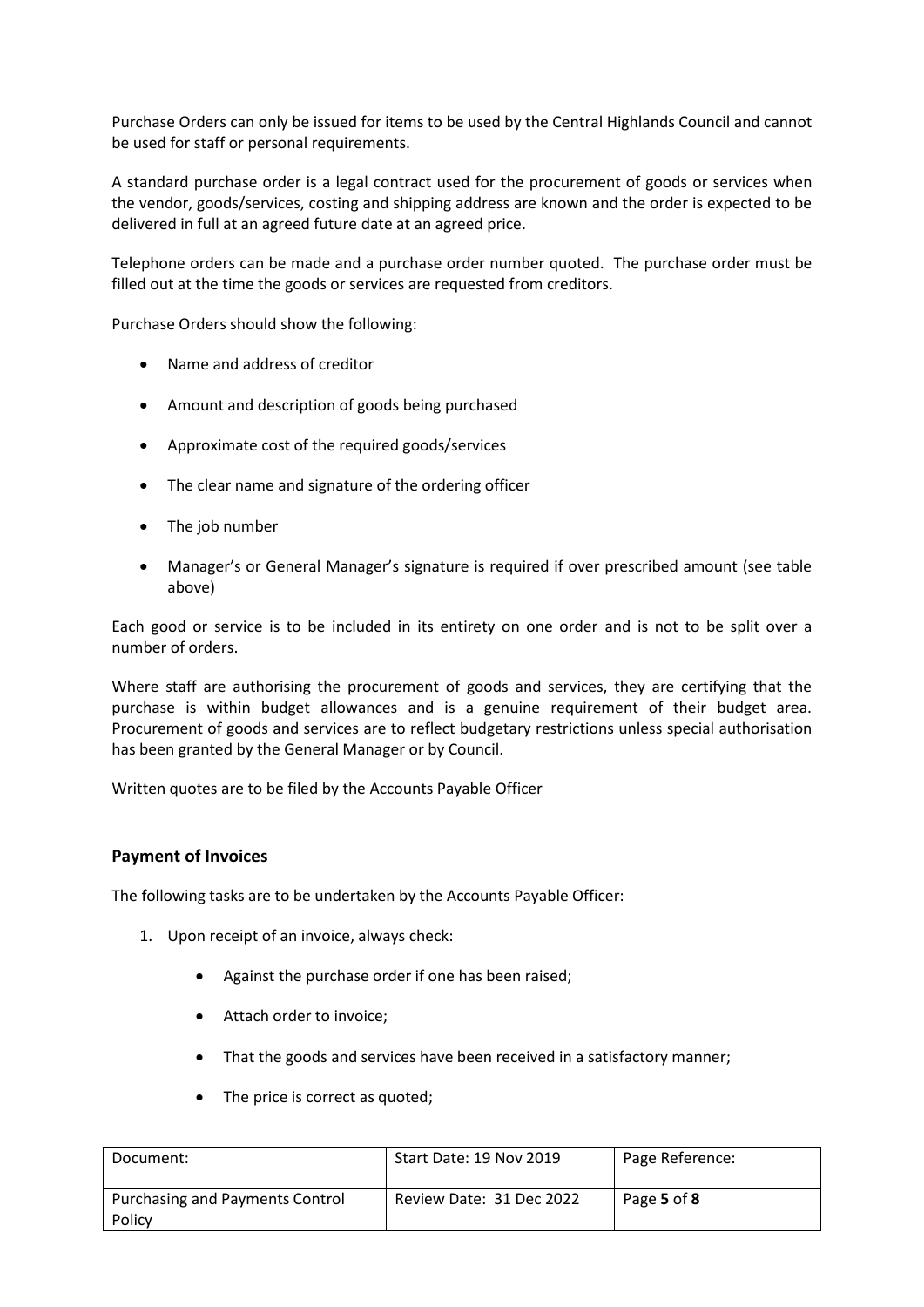- The supplier has included an ABN;
- GST has been included where required; and
- That a Statement by Supplier Form is attached if an ABN is not quoted.
- 2. Stamp all invoices with Central Highlands Council Accounts Receivable Stamp:
	- Enter supplier code;
	- The total of the invoice;
	- Code the invoice to the appropriate expense general ledger number and project number before sending to the Purchasing Officer and/or General Manager for payment approval;
	- The Purchasing Officer who raised the purchase order must sign the invoice to certify the item was received and the invoice amount is correct; and
	- Once the Purchasing Officer has signed the invoice the appropriately authorised officer must sign the invoice to approve payment

Payment is made by either Cheque or Electronic Fund Transfer.

- (a) Cheque Payments
	- Cheque payments are to be processed, photocopied and attached with their matching invoice. They are required to be signed by two authorised bank signatories (as registered with the relevant banking Authority).
	- Processed copies of cheques and invoices are filed together in numerical order in folders and kept for 7 years.
- (b) Electronic Funds Payments
	- Electronic payments are entered into the finance system and the payment registered is checked by a Senior Administration Officer prior to payments being sent to the bank.
	- Invoices are filed in alphabetical order with a signed copy of the payment register and the processed bank report.
	- Electronic payments are to be uploaded to the bank account by an authorised officer and confirmed electronically by two other officers (Senior Administration Officers and/or General Manager).

| Document:                                 | Start Date: 19 Nov 2019  | Page Reference: |
|-------------------------------------------|--------------------------|-----------------|
| Purchasing and Payments Control<br>Policy | Review Date: 31 Dec 2022 | Page 6 of 8     |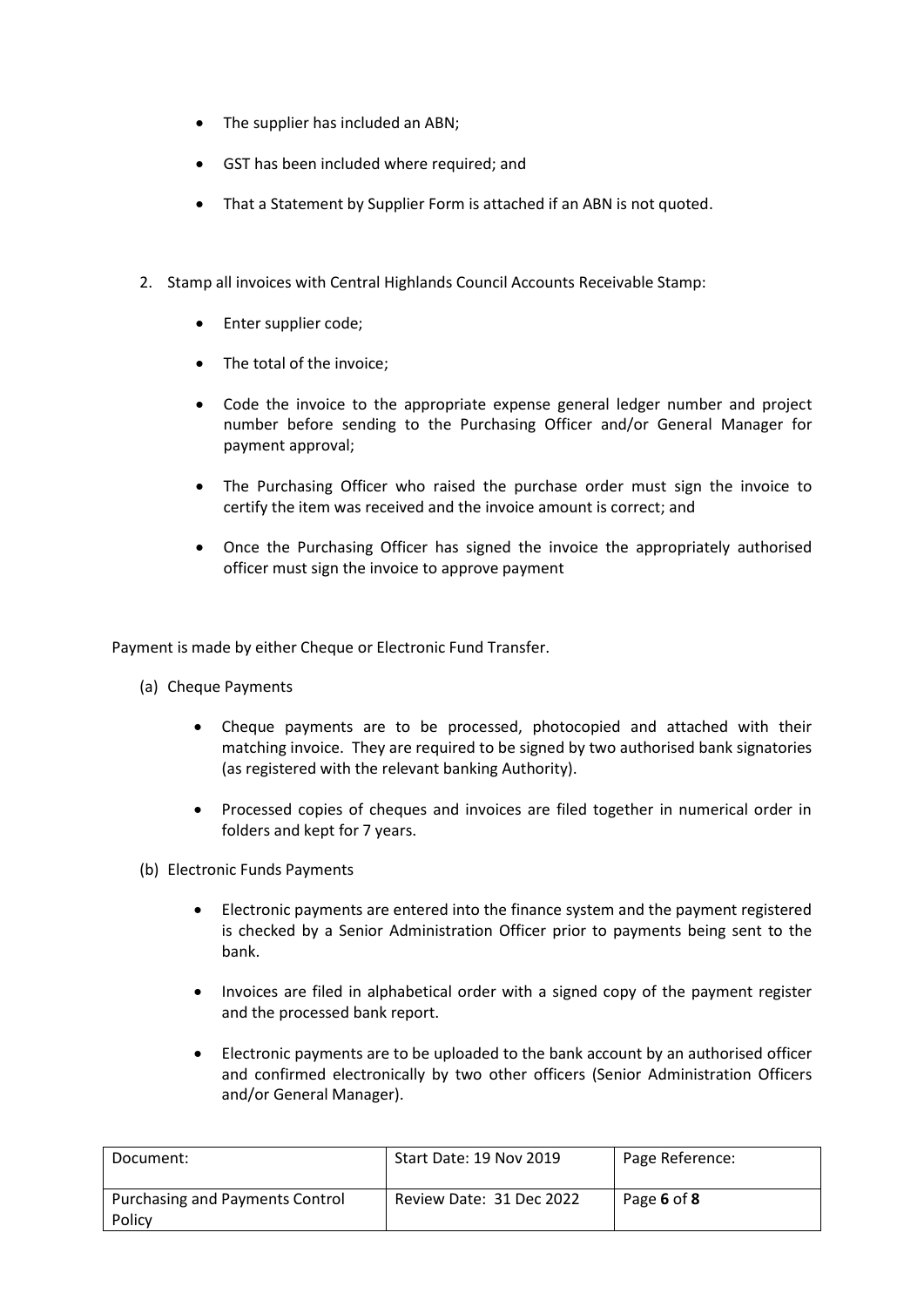### EVALUATION OF QUOTATION

| From:    |                                |
|----------|--------------------------------|
| Date:    |                                |
|          |                                |
| Subject: | <b>Evaluation of Quotation</b> |

The following procurement process has been undertaken

#### **Scope of Work**

<Insert scope of work request or attach written brief supplied>

#### **Date request for quotation was issued**

<insert date>

#### **Business Details**

Quotations were received from the following businesses as follows

| <b>Company</b> | <b>Contact</b><br><b>Name &amp; Telephone Number</b> | Price GST inc. |
|----------------|------------------------------------------------------|----------------|
|                |                                                      |                |
|                |                                                      |                |
|                |                                                      |                |

| Document:                                        | Start Date: 19 Nov 2019  | Page Reference: |
|--------------------------------------------------|--------------------------|-----------------|
| <b>Purchasing and Payments Control</b><br>Policy | Review Date: 31 Dec 2022 | Page 7 of 8     |